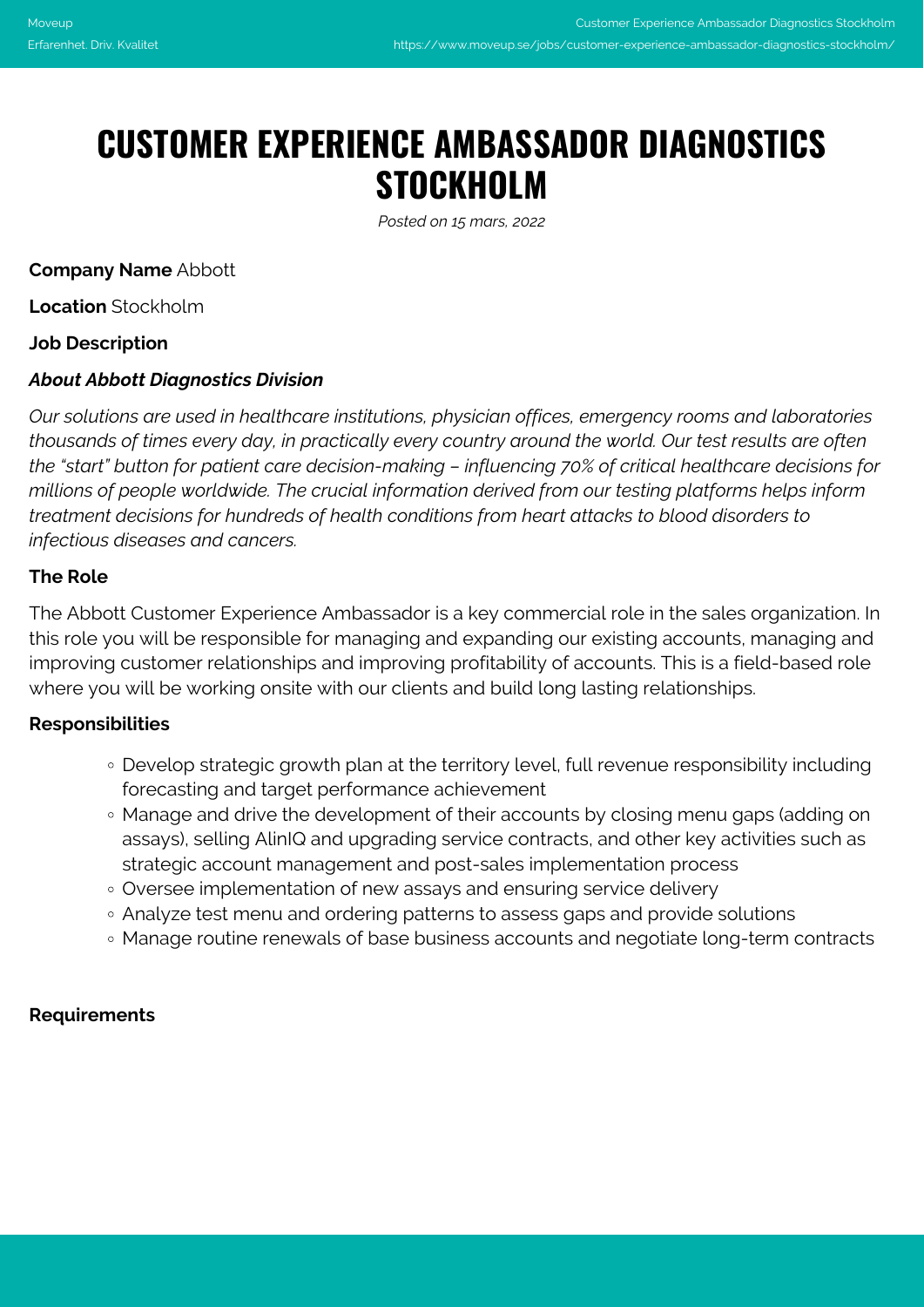- Bachelor's degree in biomedical/electrical/mechanical/medical technology or commercial is preferred.
- Minimum of 2 5 years track record in the diagnostic industry with an emphasis on managing and expanding existing accounts, managing and improving customer relationships and improving profitability of accounts.
- Lab experience is advantageously
- Fluent spoken and written language skills in Swedish and English, additional languages are advantageous
- Ability and willingness to travel up to 75%

# **What can we offer you?**

Abbott provides a varied, challenging, and international position in a dynamic and pleasant working environment. In our organization, you can count on excellent primary and secondary benefits, a positive working atmosphere, a personal growth plan, extensive training opportunities and good career perspective. We are in the business of advancement, both in health solutions and in the lives and careers of our employees. Our work across the world and in many areas of healthcare provides a rich environment for our employees to explore career paths, interests, and opportunities.

# *How to apply?*

*This recruitment is handled by our recruitment partner, Moveup Consulting AB.*

*To apply, please send your CV and a cover letter to Richard Etz, Richard.etz@moveup.se*

*If you have questions regarding Abbott or this open position, please contact Richard Etz at +46 733 872721*

*By submitting your application, you also consent to us storing your personal data, including CV & cover letter and that we have the right to share this information with third parties (our client). You can revoke the consent whenever you want.*

# **Om företag**

*Abbott is a global healthcare company devoted to improving life through the development of products and technologies that span the breadth of healthcare. At Abbott, we're committed to helping you live your best possible life through the power of health. For more than 125 years, we've brought new products and technologies to the world -- in nutrition, diagnostics, medical devices and branded generic pharmaceuticals -- that create more possibilities for more people at all stages of life.*

*Today, 109,000 of us are working to help people live not just longer, but better, in the more than 160*